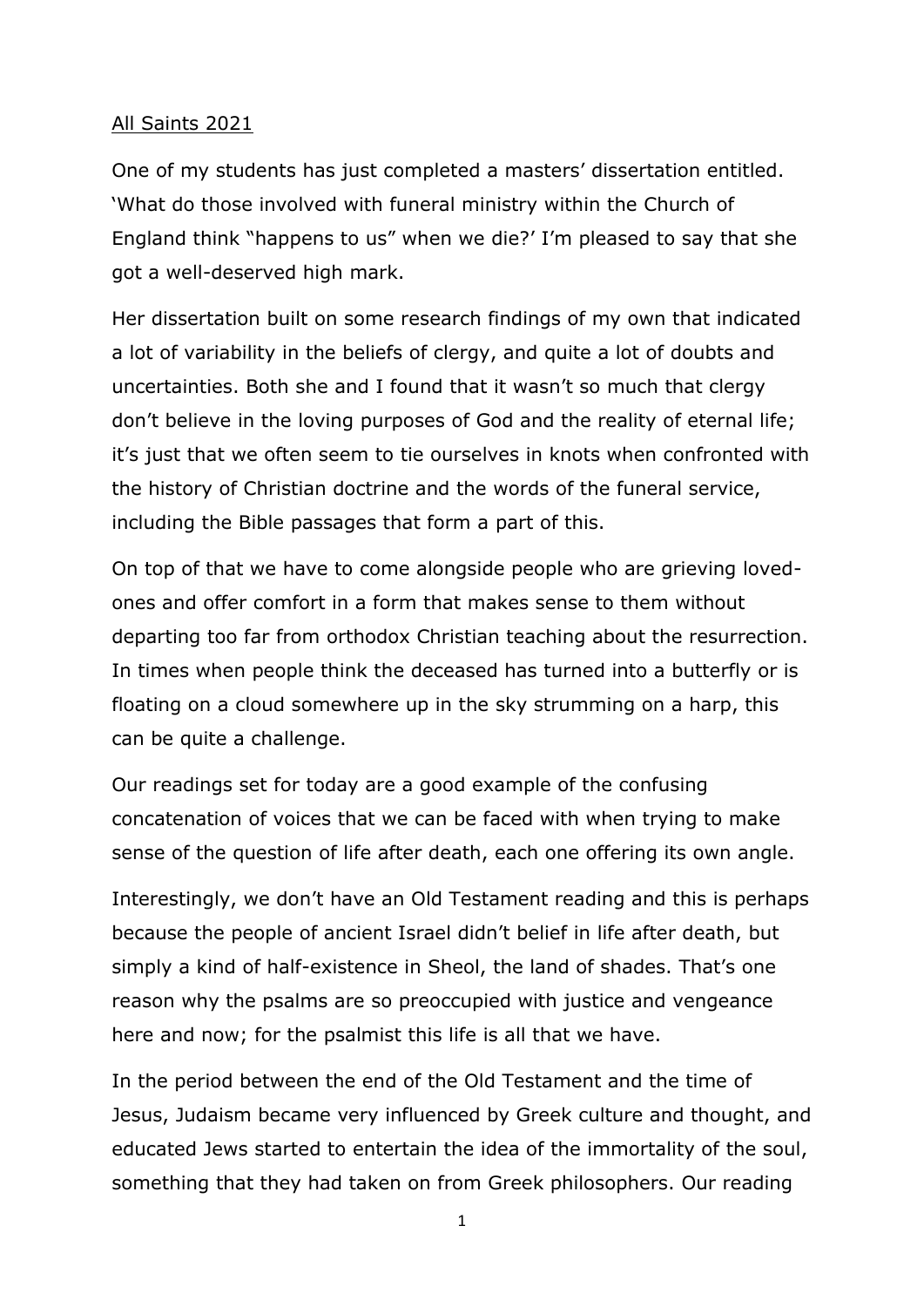from the Book of Wisdom, which dates from around the time of Jesus and was probably written in Alexandria is a good example of this, and its account of life after death owes a lot to Plato.

Palestinian Jews, on the other hand, developed the idea of bodily resurrection. You may remember that this was a controversial idea; the Pharisees believed in it and the Sadducees did not, and on one occasion they asked Jesus to adjudicate between them. He came down on the side of the Pharisees but he also gave a rather enigmatic answer, '…in the resurrection they neither marry nor are given in marriage, but are like angels in heaven.' (Note he didn't say they would become angels and go to heaven)

Those who did believe in the resurrection thought that it would happen all at once, some time in the future and that it would mark the end of this present age. In John Chapter 11, just a few verses before our Gospel reading Martha says this very thing to Jesus, "I know that Lazarus will rise again in the resurrection on the last day."

If we turn to our reading from Revelation it doesn't look like Lazarus would have to rise very far because instead of him going up to heaven, heaven will come down to him in the shape of the new Jerusalem that will renew this earth.

The book of Revelation is an account of a vision. It's a vision of an alternative reality, one in which the corrupt powers that govern this world have been shown up  $-$  revealed  $-$  for what they really are and judged accordingly. The writer, John of Patmos, was primarily thinking of the Roman Empire but we can, I am sure, come up with some present-day equivalents.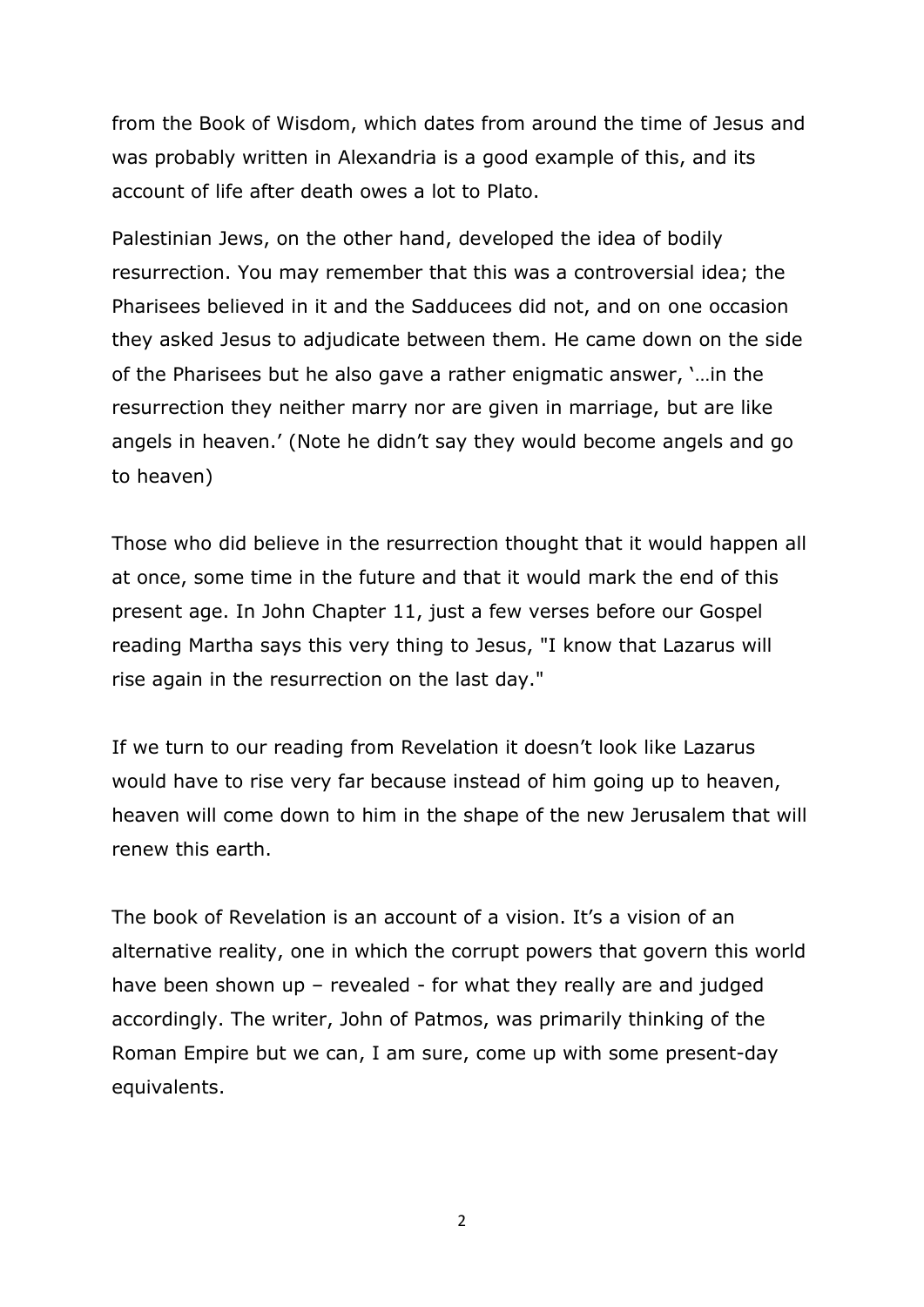John's vision is for a future time when the creation that has been despoiled is liberated and made new. It's a vision of God's kingdom coming on earth as it is in heaven.

And the astonishing thing about Jesus, the thing that blew the minds of the first Christians is that this visionary future reality becomes an embodied present reality in him. In Jesus God's kingdom comes; in Jesus God makes his home among mortals, in Jesus God weeps with us and wipes away our tears; in Jesus God has a body and God cares about the bodies of every human being, bodies that smell in life and putrefy in death, as the Gospel reading makes clear.

In response to Martha's statement about the general resurrection in the future Jesus says "**I am** the resurrection and the life." It's me and it's now. And, after the raising of Lazarus he goes forward to his own death and bodily resurrection. This vindicated all those who had argued that death is not the end, and that we are not immortal souls but resurrected bodies. And it thrilled them because they realised that with Jesus the new age must have arrived.

Why are bodies so important? The old words of the funeral service, quoting Saint Paul, include this weird phrase, 'He shall change our vile body, that it may be fashioned like unto his glorious body'.

It's easy to get the wrong idea about this and think that it's referring to something out of that TV show 'Embarrassing bodies' or its even worse spin-off 'Embarrassing fat bodies.' Over the centuries Christians have had negative attitudes to the physical body – seeing it as the origin of sin, being deeply ashamed of our physical embodied nature. We've tried to subdue or deny many of our natural bodily instincts which we have construed as sinful desires. The relentless succession of recent revelations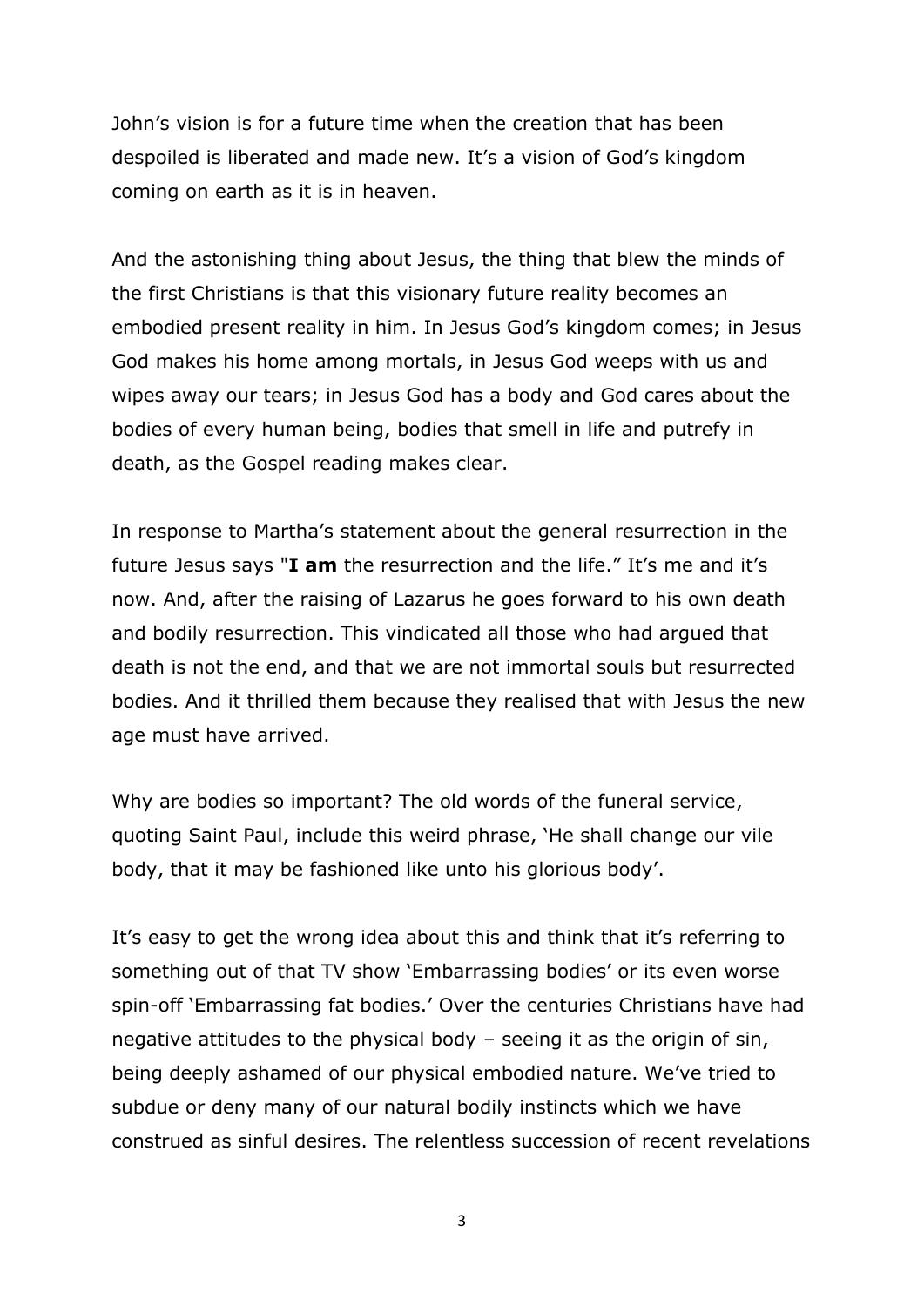about abusive practices carried out under the cover of the Christian religion are the price we have paid for this misunderstanding.

But what the biblical writers meant by the body is quite different. This is especially the case for Paul whose concept of the body was influenced by the Roman Stoic philosopher Seneca. For them both a body is something that has a structure and a capacity to act. It's an organisation that has agency. It is material, but not so much in the sense of being made up of physical matter but more in the sense of being concerned with what matters. So, the change that God is working in us that begins in this life and continues into the life to come is to make what matters to us align with what matters to him.

This understanding of the body is where we get our idea of the corporate from: the body politic or the body of the nation. And notice that in the funeral service it is not our vile bodies, but our vile (better translated humble) body. We are all in this together. It's not about me, but about us.

This week one of our grandsons was staying with us. He's five years old. We were playing a game of opposites. What is the opposite of 'Tall?' of 'Big?' of 'Light' we asked. He was quick to give the correct single-word answers. Then somebody asked him, 'What is the opposite of friendly?' He thought for a moment and then invented a compound word, 'All-byyourself.' It was a deeply touching moment.' All-by-yourself'.

Whenever I talk to people about death and bereavement one theme comes up again and again: being separated from our loved-ones and from the broader community, feeling lonely, being alone.

This, you may recall, is the first thing in the Genesis creation narrative that God describes as not good. 'It is not good that the man should be